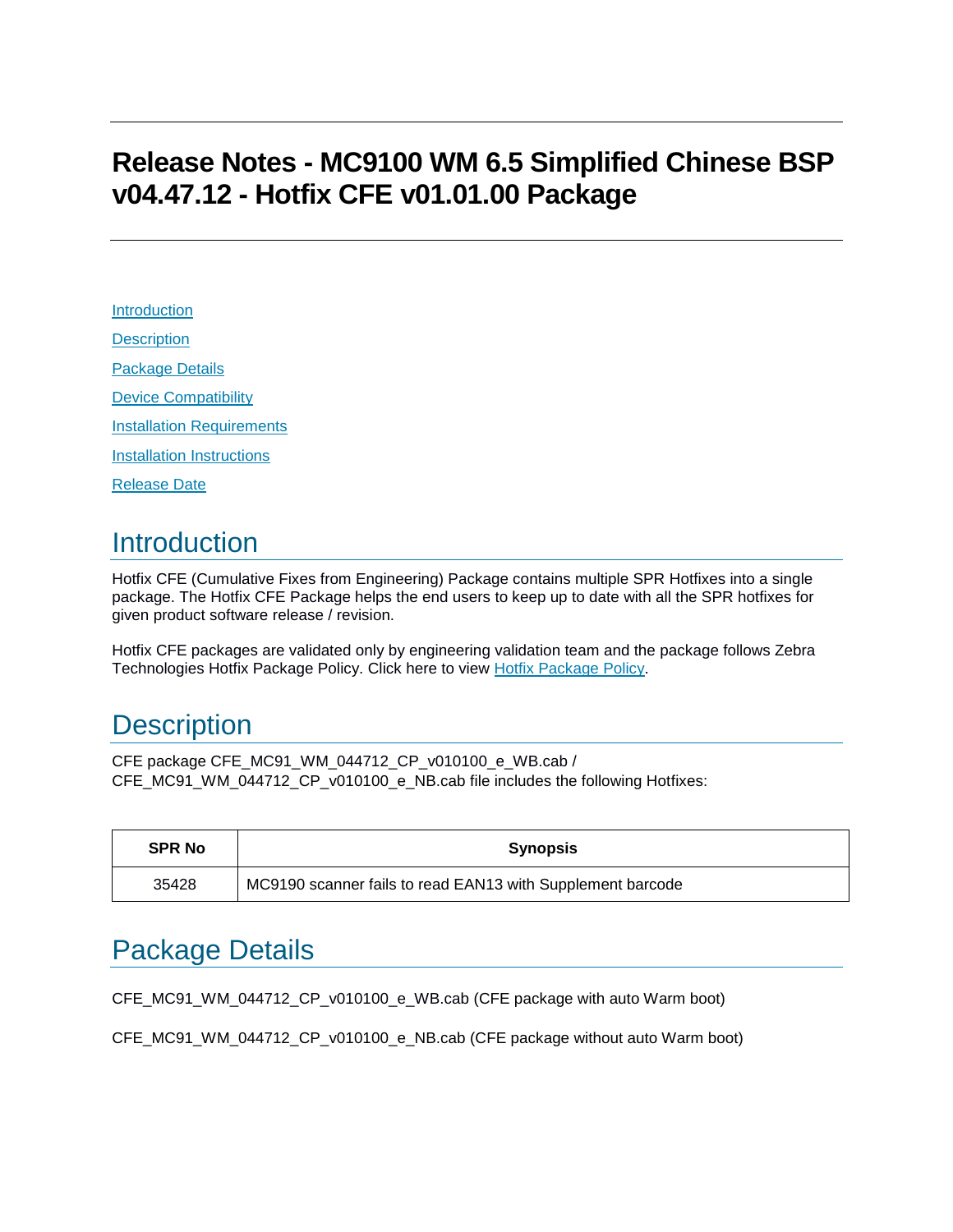# <span id="page-1-0"></span>Device Compatibility

This Hotfix CFE Package software release has been approved for use with the following Zebra devices.

| <b>Device</b> | <b>Operating System</b> | <b>BSP Version</b> |
|---------------|-------------------------|--------------------|
| MC9100        | WM 6.5                  | v04.47.12          |

Note: This release is applicable for Simplified Chinese OS only.

## <span id="page-1-1"></span>Installation Requirements

The Hotfix CFE cab can be deployed to the Mobile device through any one of the below mentioned methods. For installing the cab, the users should have at least one of the below mentioned tools.

- Windows Mobile Device Center (For Windows Desktops)
- SD Cards / Micro SD cards
- MDM set up

### <span id="page-1-2"></span>Installation Instructions

#### **For Normal installation of the PATCH:**

- **Windows Mobile Device Center (For Windows Desktops) Installation Instructions:**
	- 1. Copy "CFE\_MC91\_WM\_044712\_CP\_v010100\_e\_WB.cab" file to the Application folder on the device.
	- 2. Deploy the solution by tapping on the "CFE\_MC91\_WM\_044712\_CP\_v010100\_e\_WB.cab" file.
	- 3. After successful deployment of the "CFE\_MC91\_WM\_044712\_CP\_v010100\_e\_WB.cab" file, device will do an automatic warm boot.
- **SD Cards / Micro SD cards Installation Instructions:**
	- 1. Copy "CFE\_MC91\_WM\_044712\_CP\_v010100\_e\_WB.cab" file to the SD card.
	- 2. Deploy the solution by tapping on the "CFE\_MC91\_WM\_044712\_CP\_v010100\_e\_WB.cab".
	- 3. After successful deployment of the "CFE\_MC91\_WM\_044712\_CP\_v010100\_e\_WB.cab" file, device will do an automatic warm boot.